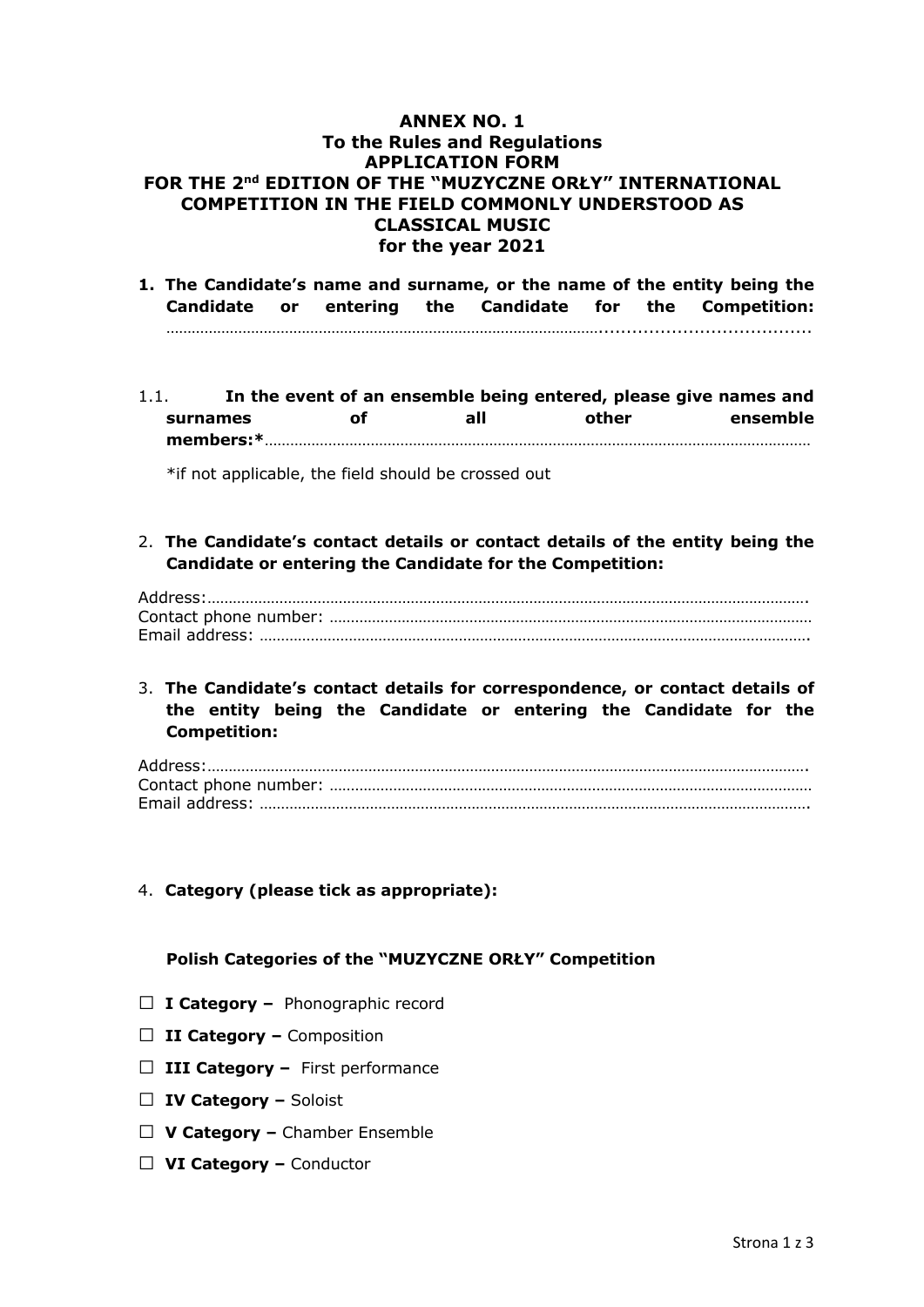- □ VII Category Scientific or popular science publication
- □ VIII Category Sheet music publication
- □ **IX Category** Musical event

## **Foreign Categories of the "MUZYCZNE ORŁY" Competition**

- □ **I Category** Phonographic record
- □ **II Category –** Composition
- □ **III Category** First performance
- □ **IV Category –** Soloist
- □ **V Category –** Chamber Ensemble
- □ **VI Category –** Conductor
- □ VII Category Scientific or popular science publication
- □ VIII Category Sheet music publication
- □ **IX Category –** Musical event
- 5. **Title of the achievement submitted for the Competition:**

…………………………………………………………………………………………......................................

6. **Description of the achievement submitted for the Competition:**

…………………………………………………………………………………………...….…………………………………… ………………………………………………………………………………………………………………………………………

**7. A brief artistic/academic biography of the Candidate and/or all other ensemble members:**  ………………………………………………………………………………………………………………………………………

………………………………………………………………………………………………………………………………………

8. **A brief characteristics of the entity submitting the achievement:\*\***

………………………………………………………………………………………………………………………………………

\*\*if not applicable, the field should be crossed out

9. **Please enumerate documents and other materials attached to the application form constituting Annex no. 1:**

…………………………………………………………………………………………......................................